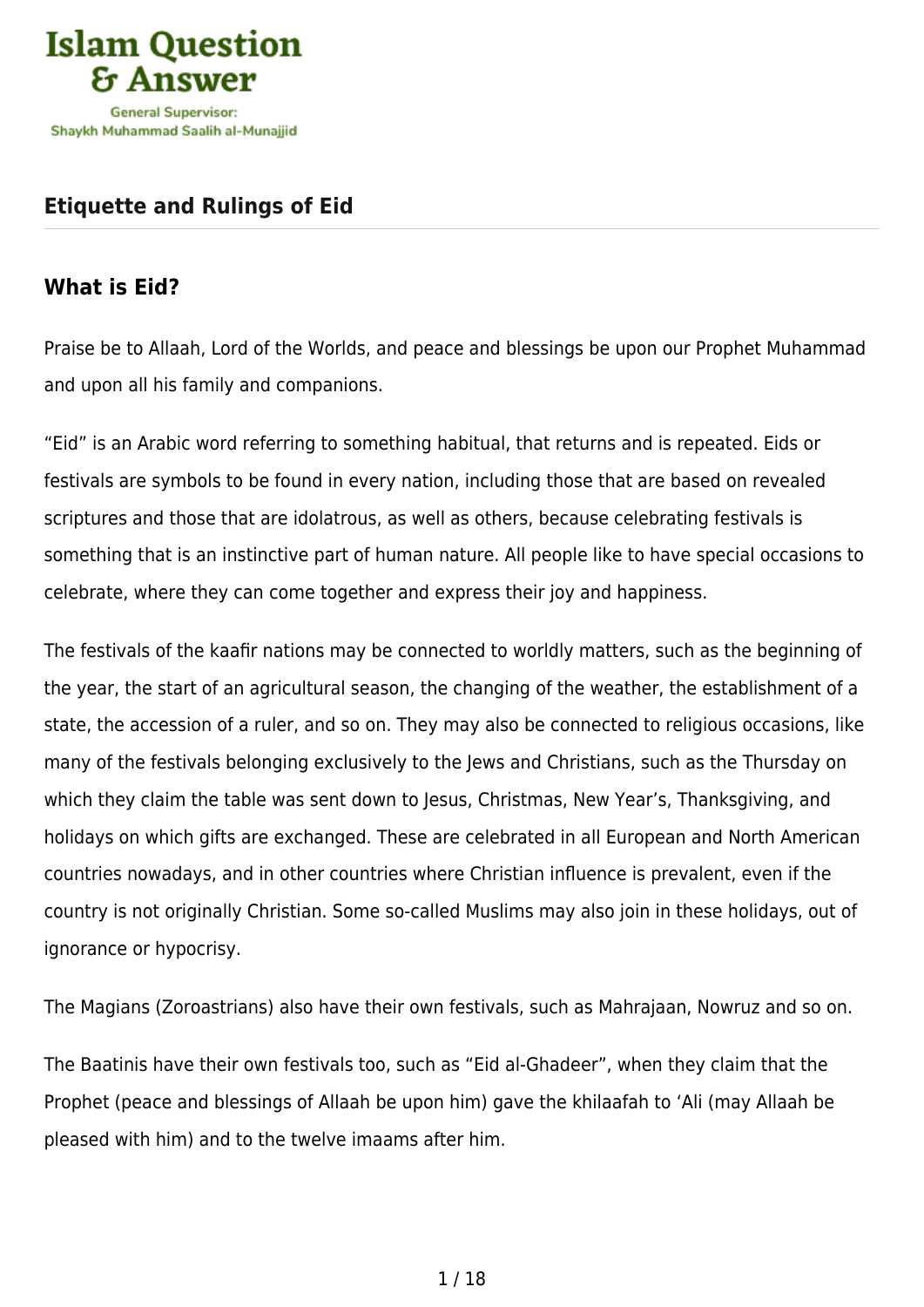

# **The Muslims are distinguished by their festivals**

The Prophet's words "Every nation has its festival, and this is your festival" indicate that these two Eids are exclusively for the Muslims, and that it is not permissible for Muslims to imitate the kuffaar and mushrikeen in anything that is a distinctive part of their celebrations, whether it be food, dress, bonfires or acts of worship. Muslim children should not be allowed to play on those kaafir festivals, or to put up decorations, or to join in with the kuffaar on those occasions. All kaafir or innovated festivals are haraam, such as Independence Day celebrations, anniversaries of revolutions, holidays celebrating trees or accessions to the throne, birthdays, Labour Day, the Nile festival, Shimm al-Naseem (Egyptian spring holiday), teachers' day, and al-Mawlood al-Nabawi (Prophet's Birthday).

The Muslims have no festivals apart from Eid al-Fitr and Eid al-Adhaa, because of the hadeeth narrated from Anas (may Allaah be pleased with him) who said: "The Messenger of Allaah (peace and blessings of Allaah be upon him) came to Madeenah and the people had two days when they would play and have fun. He said, 'What are these two days?' They said, 'We used to play and have fun on these days during the Jaahiliyyah. The Messenger of Allaah (peace and blessings of Allaah be upon him) said, 'Allaah has given you something better than them, the day of Adhaa and the day of Fitr.'" (Sunan Abi Dawood, 1134)

These two Eids are among the signs or symbols of Allaah which we must celebrate and understand the aims and meanings behind them.

There follows a discussion of some of the rulings and manners of the two Eids according to Islamic sharee'ah

1 – Ahkaam al-Eid (Rulings on Eid)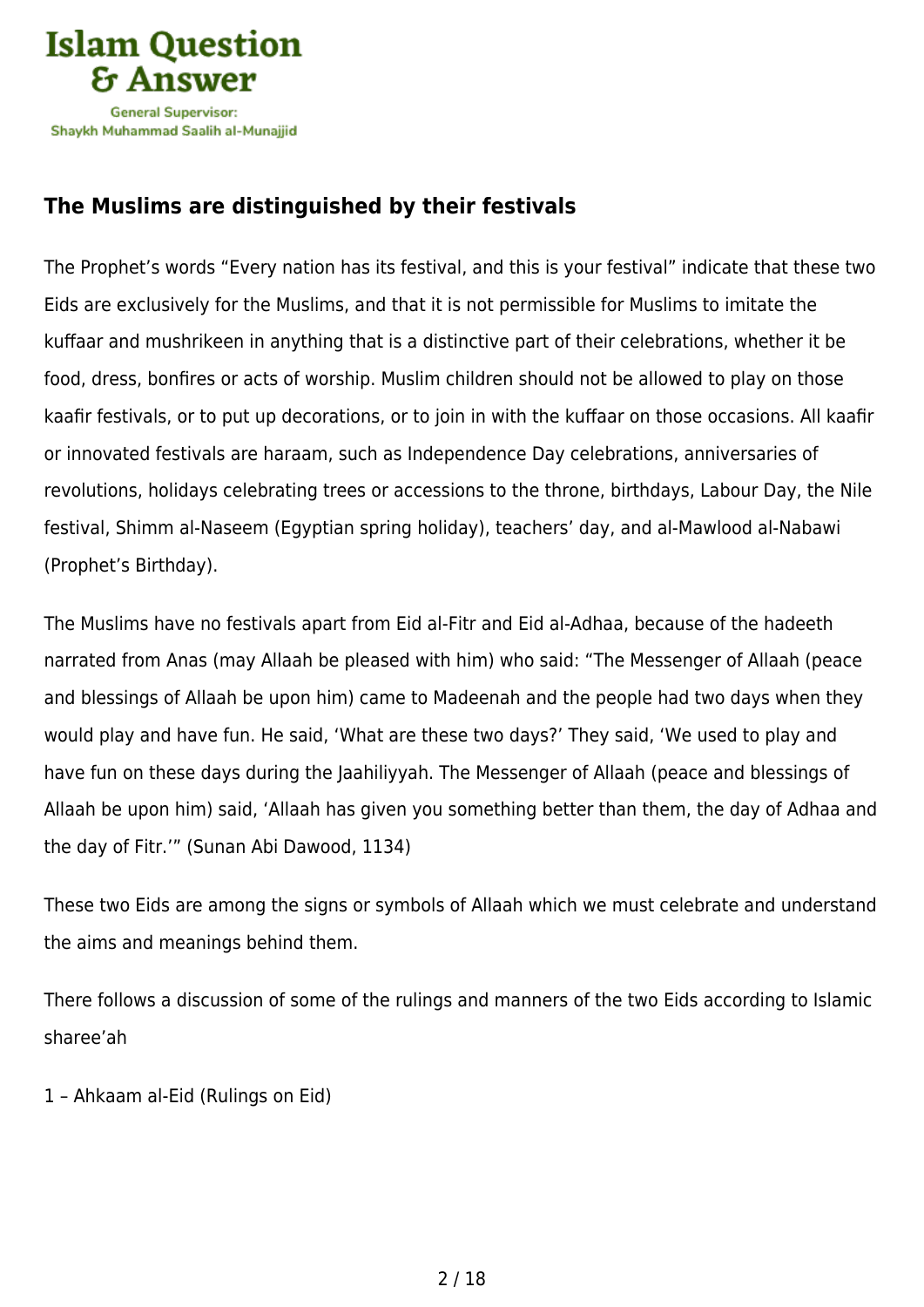

# **Fasting the day of Eid**

It is haraam to fast on the days of Eid because of the hadeeth of Abu Sa'eed al-Khudri (may Allaah be pleased with him), who said that the Messenger of Allaah (peace and blessings of Allaah be upon him) forbade fasting on the day of Fitr and the day of Sacrifice (Adhaa). (Reported by Muslim, 827)

### **Ruling on the Eid prayers**

Some of the scholars say that [Eid prayers are waajib](https://islamqa.info/en/answers/48983) (obligatory) – this is the view of the Hanafi scholars and of Shaykh al-Islam Ibn Taymiyah (may Allaah have mercy on him). They say that the Prophet (peace and blessings of Allaah be upon him) always prayed the [Eid prayer](https://islamqa.info/en/answers/299437) and never omitted to do it, not even once. They take as evidence the aayah (interpretation of the meaning), "Therefore turn in prayer to your Lord and sacrifice (to Him only)" [al-Kawthar 108:2], i.e., the Eid prayer and the sacrifice after it, which is an instruction, and the fact that the Prophet (peace and blessings of Allaah be upon him) ordered that the women should be brought out to attend the Eid prayers, and that a woman who did not have a jilbaab should borrow one from her sister. Some scholars say that Eid prayer is fard kifaaya. This is the view of the Hanbalis. A third group say that Eid prayer is sunnah mu'akkadah. This is the view of the Maalikis and Shaafa'is. They take as evidence the hadeeth of the Bedouin which says that Allaah has not imposed any prayers on His slaves other than the five daily prayers. So the Muslim should be keen to attend Eid prayers, especially since the opinion that it is waajib is based on strong evidence. The goodness, blessings and great reward one gets from attending Eid prayers, and the fact that one is following the example of the Prophet (peace and blessings of Allaah be upon him) by doing so, should be sufficient motivation.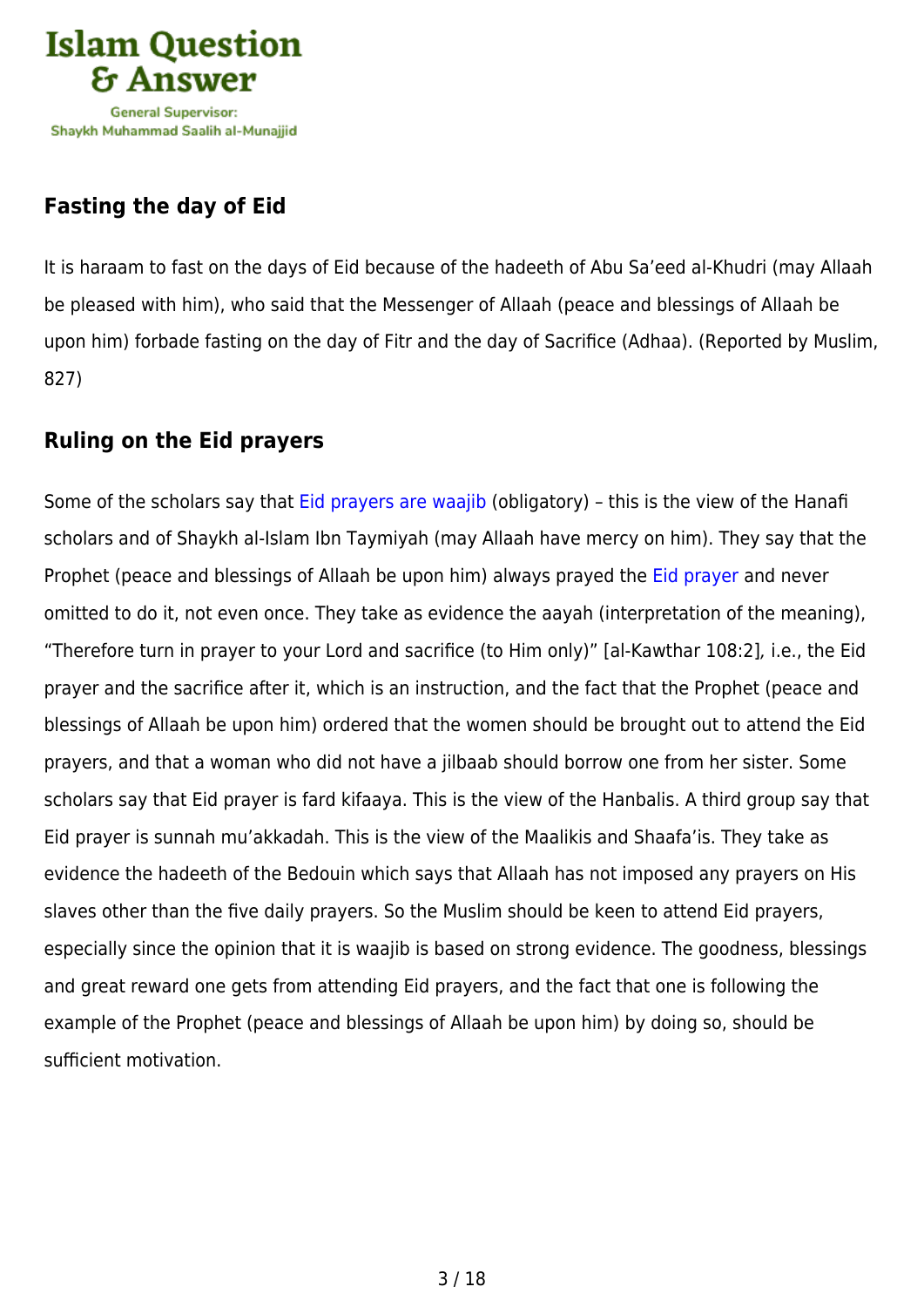

# **Essentials and timing of Eid prayer**

Some scholars (the Hanafis and Hanbalis) say that the conditions of Eid prayer are that the iqaamah should be recited and the prayer should be offered in jamaa'ah (congregation). Some of them said that the conditions of Eid prayer are the same as the conditions for Friday prayer, with the exception of the khutbah, attendance at which is not obligatory. The majority of scholars say that the time for the Eid prayer starts when the sun has risen above the height of a spear, as seen by the naked eye, and continues until the sun is approaching its zenith.

### **How to offer Eid prayer**

'Umar (may Allaah be pleased with him) said: ["The prayer of Eid](https://islamqa.info/en/answers/36491) and al-Adhaa is two complete rak'ahs, not shortened. This is according to the words of your Prophet, and the liar is doomed."

Abu Sa'eed said: "The Messenger of Allaah (peace and blessings of Allaah be upon him) used to come out to the prayer-place on the day of Fitr and al-Adhaa, and the first thing he would do was the prayer."

The [Takbeer](https://islamqa.info/en/answers/158543) is repeated seven times in the first rak'ah and five times in the second, the Qur'aan is to be recited after each.

It was reported from 'Aa'ishah: the Takbeer of al-Fitr and al-Adhaa is seven in the first rak'ah and five in the second, apart from the takbeer of rukoo'. (Reported by Abu Dawood; saheeh by the sum of its isnaads)

If a person joining the prayer catches up with the imaam during these extra takbeeraat, he should say "Allaahu akbar" with the imaam, and he does not have to make up any takbeeraat he may have missed, because they are sunnah, not waajib. With regard to what should be said between the takbeeraat, Hammaad ibn Salamah reported from Ibraaheem that Waleed ibn 'Uqbah entered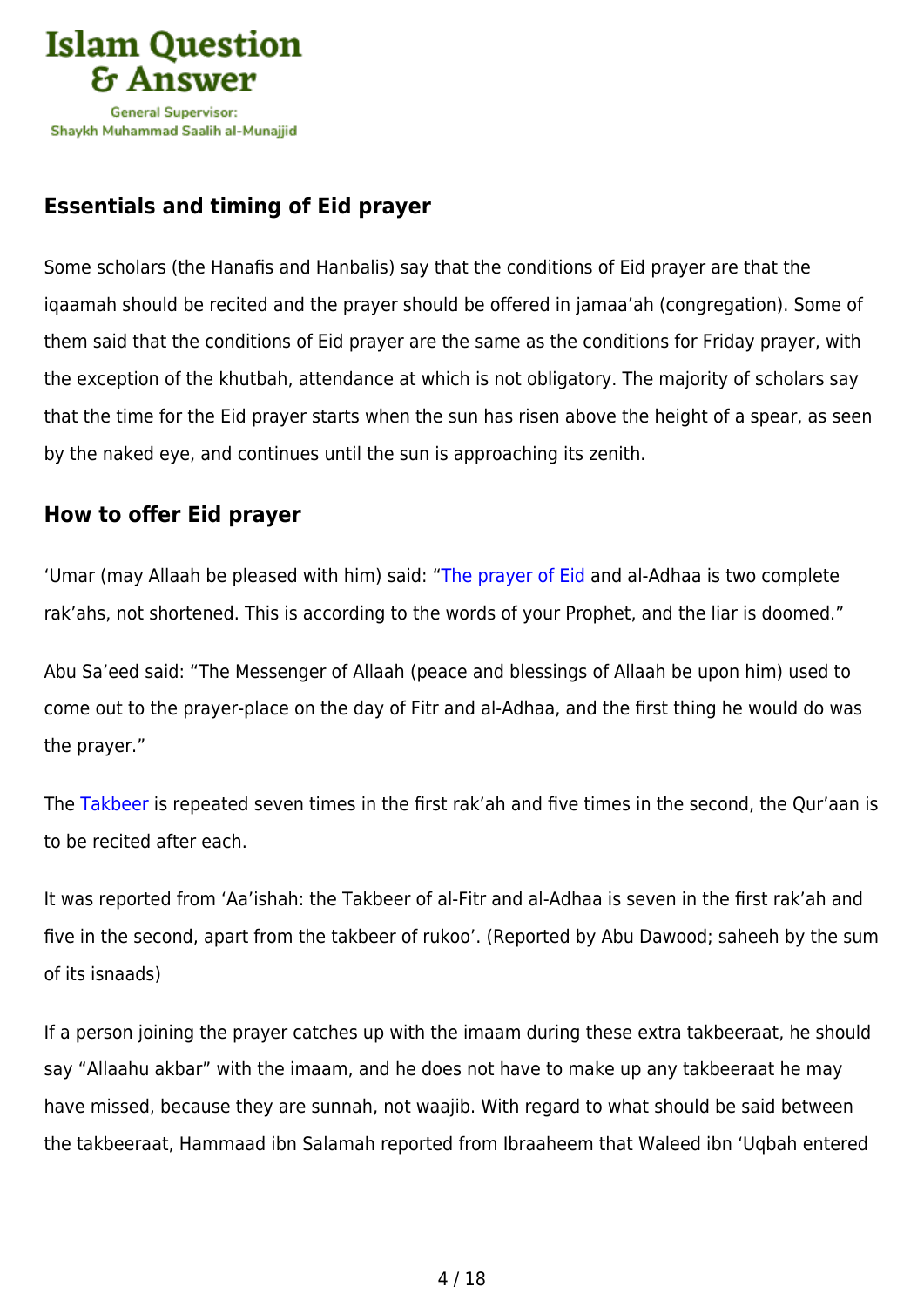

the mosque when Ibn Mas'ood, Hudhayfah and Abu Moosa were there, and said, "Eid is here, what should I do?" Ibn Mas'ood said: "Say 'Allaahu akbar', praise and thank Allaah, send blessings on the Prophet (peace and blessings of Allaah be upon him) and make du'aa', then say Say 'Allaahu akbar', praise and thank Allaah, send blessings on the Prophet (peace and blessings of Allaah be upon him)…etc." (Reported by al-Tabaraani. It is a saheeh hadeeth that is quoted in al-Irwaa' and elsewhere).

### **What to read in Eid prayers**

It is recommended (mustahabb) that in the Eid prayers the imaam should recite Qaaf [soorah 50] and Aqtarabat al-saa'ah [al-Qamar, soorah 54], as it is reported in Saheeh Muslim that 'Umar ibn al-Khattaab asked Abu Waaqid al-Laythi, "What did the Messenger of Allaah (peace and blessings of Allaah be upon him) used to recite at [Eid] al-Adhaa and al-Fitr?" He said, "He used to recite Qaaf. Wa'l-Qur'aan al-majeed [Qaaf 50:1] and Aqtarabat al-saa'ah wa anshaqq al-qamar [al-Qamar 54:1].

Most of the reports indicate that the Prophet (peace and blessings of Allaah be upon him) used to recite Soorat al-A'laa [87] and Soorat al-Ghaashiyah [88], as he used to recite them in the Friday prayer. Al-Nu'maan ibn Bishr said: "The Messenger of Allaah (peace and blessings of Allaah be upon him) used to recite on the two Eids and on Fridays, Sabbih isma rabbika'l-a'laa [al-A'laa 87:1] and Hal ataaka hadeeth al-ghaashiyah [al-Ghaashiyah 88:1]." (Saheeh Muslim, 878).

Samurah (may Allaah be pleased with him) said: "The Prophet (peace and blessings of Allaah be upon him) used to recite on the two Eids, Sabbih isma rabbika'l-a'laa [al-A'laa 87:1] and Hal ataaka hadeeth al-ghaashiyah [al-Ghaashiyah 88:1]." (Reported by Ahmad and others; it is saheeh. Al-Irwaa', 3/116)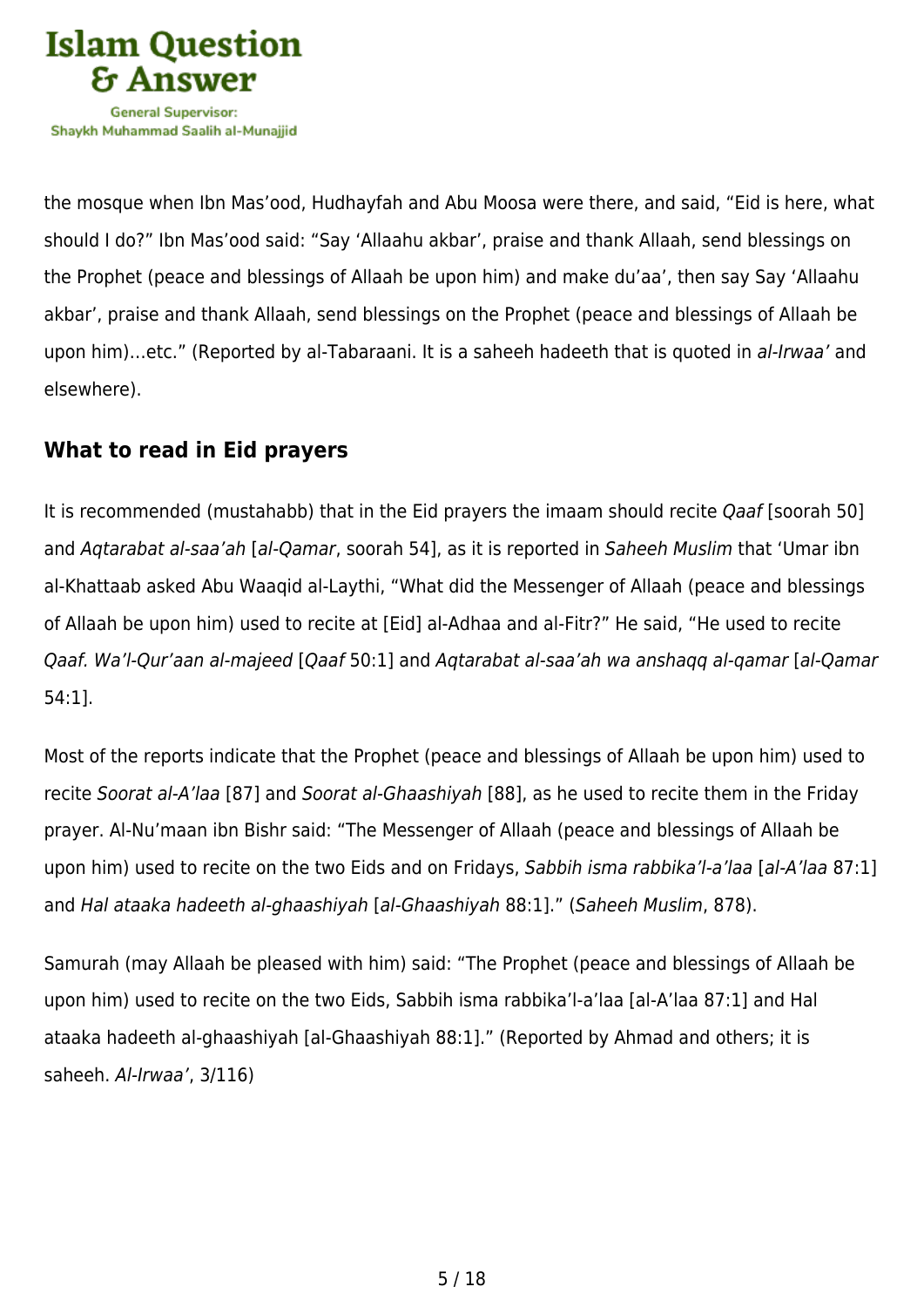

## **Eid prayer should be offered before the khutbah**

One of the rulings of Eid is that the [prayer should come before the khutbah](https://islamqa.info/en/answers/210286), as is reported in Musnad Ahmad from the hadeeth of Ibn 'Abbaas, who testified that the Messenger of Allaah (peace and blessings of Allaah be upon him) prayed before the khutbah on Eid, then he gave the khutbah." (Musnad Ahmad, 1905. The hadeeth is also in al-Saheehayn).

Another indication that the khutbah should be after the prayer is the hadeeth of Abu Sa'eed (may Allaah be pleased with him): "The Prophet (peace and blessings of Allaah be upon him) used to go out to the prayer-place on the day of al-Fitr and al-Adhaa, and the first thing he would do was to pray, then he would stand up facing the people, whilst they were still sitting in their rows, and would advise and instruct them. If he wanted to send out a military expedition, he would decide about the matter then, or if he wanted to issue a command, he would do it then." Abu Sa'eed said: "This is what the people continued to do until I came out [to the Eid prayers] with Marwaan, when he was governor of Madeenah, on either Adhaa or Fitr. When we reached the prayer-place, we saw the minbar, which had been built by Katheer ibn al-Salt. Marwaan wanted to get on the minbar before the prayer. I pulled on his cloak, and he pulled on mine in return, then he got on the minbar and gave the khutbah before the prayer. I said, 'You have changed it, by Allaah!' He said, 'O Abu Sa'eed, what you know is gone.' I said, 'What I know, by Allaah, is better than what I do not know.' He said, 'The people will not remain sitting after the prayer, so we made it [the khutbah] before the prayer.'" (Reported by al-Bukhaari, 956).

#### **Anyone who wants to leave during the khutbah is allowed to do so**

'Abd-Allaah ibn al-Saa'ib said: "I attended Eid with the Prophet (peace and blessings of Allaah be upon him), and when he finished the prayer, he said: "We will give the khutbah, so whoever wants to sit (and listen to) the khutbah, let him sit, and whoever wants to leave, let him go.'" (Irwaa' al-Ghaleel, 3/96)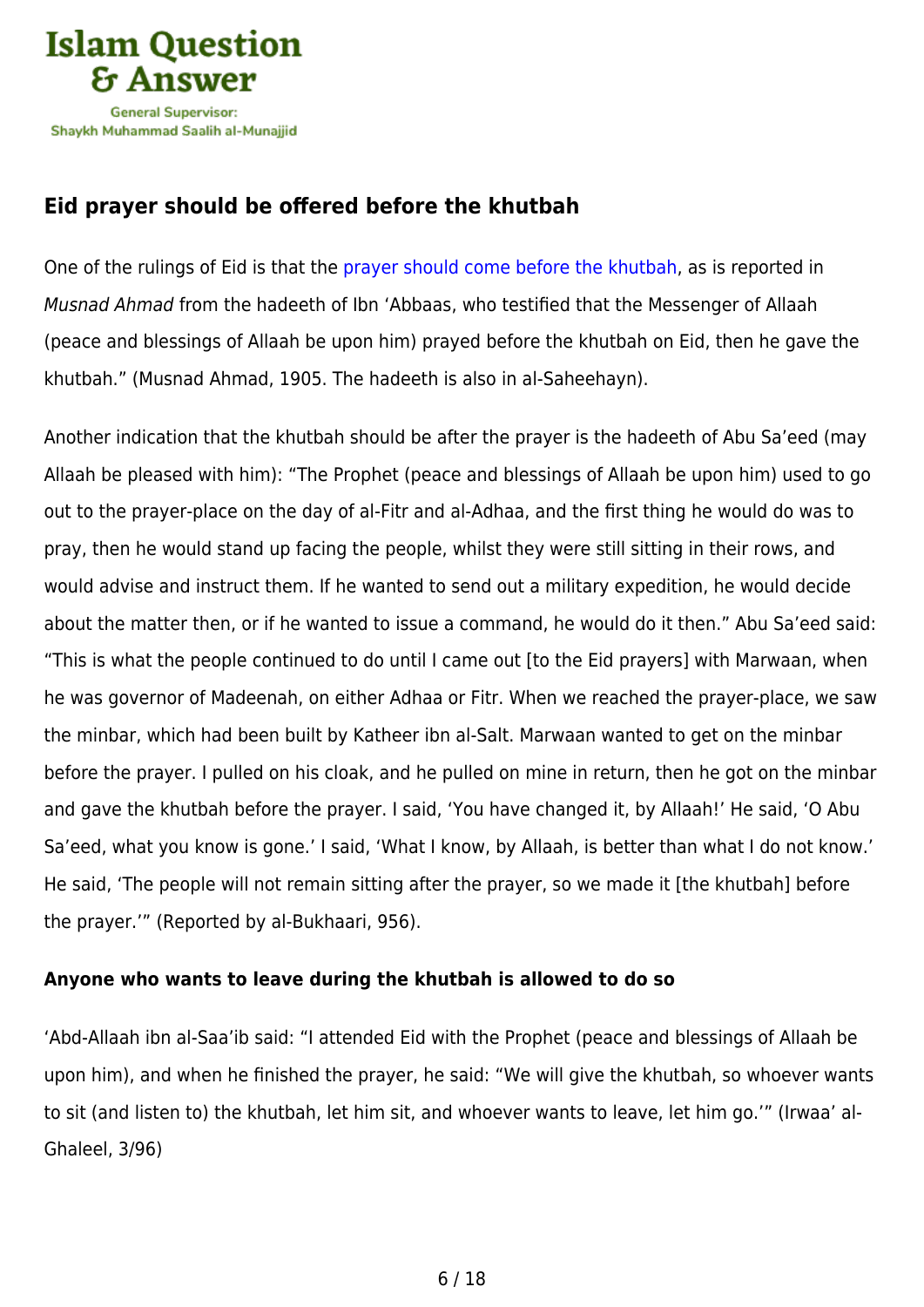

#### **Not delaying the prayer for too long**

'Abd-Allaah ibn Bishr, the companion of the Prophet (peace and blessings of Allaah be upon him), went out with the people on the day of Fitr or al-Adhaa, and objected to the fact that the imaam came very late. He said, "At the time of the Prophet (peace and blessings of Allaah be upon him) we would have finished by now," and that was at the time of al-Tasbeeh ." (Reported by al-Bukhaari )

### **Should we offer Nafl prayers in the prayer-place?**

There are no nafl prayers to be done either before or after the Eid prayer, as Ibn 'Abbaas reported that the Prophet (peace and blessings of Allaah be upon him) used to come out on the day of Eid and pray two rak'ahs, with nothing before or after them.

This is the case if the prayer is offered in a prayer place or public place. If, however, the people pray the Eid prayer in a mosque, then they should pray two rak'ahs for Tahiyat al-Masjid ("Greeting the mosque") before sitting down.

### **If people did not know about Eid until the next day, what should they do?**

Abu 'Umayr ibn Anas reported from his paternal uncles among the Ansaar who said: "It was cloudy and we could not see the new moon of Shawwaal, so we started the day fasting, then a caravan came at the end of the day and told the Messenger of Allaah (peace and blessings of Allaah be upon him) that they had seen the new moon of Shawwaal the day before, so he told the people to stop fasting, and they went out to pray the Eid prayer the next day." (Reported by the five. It is saheeh; al-Irwaa', 3/102)

If someone misses the Eid prayer, the most correct view is that he may make it up by praying two rak'ahs.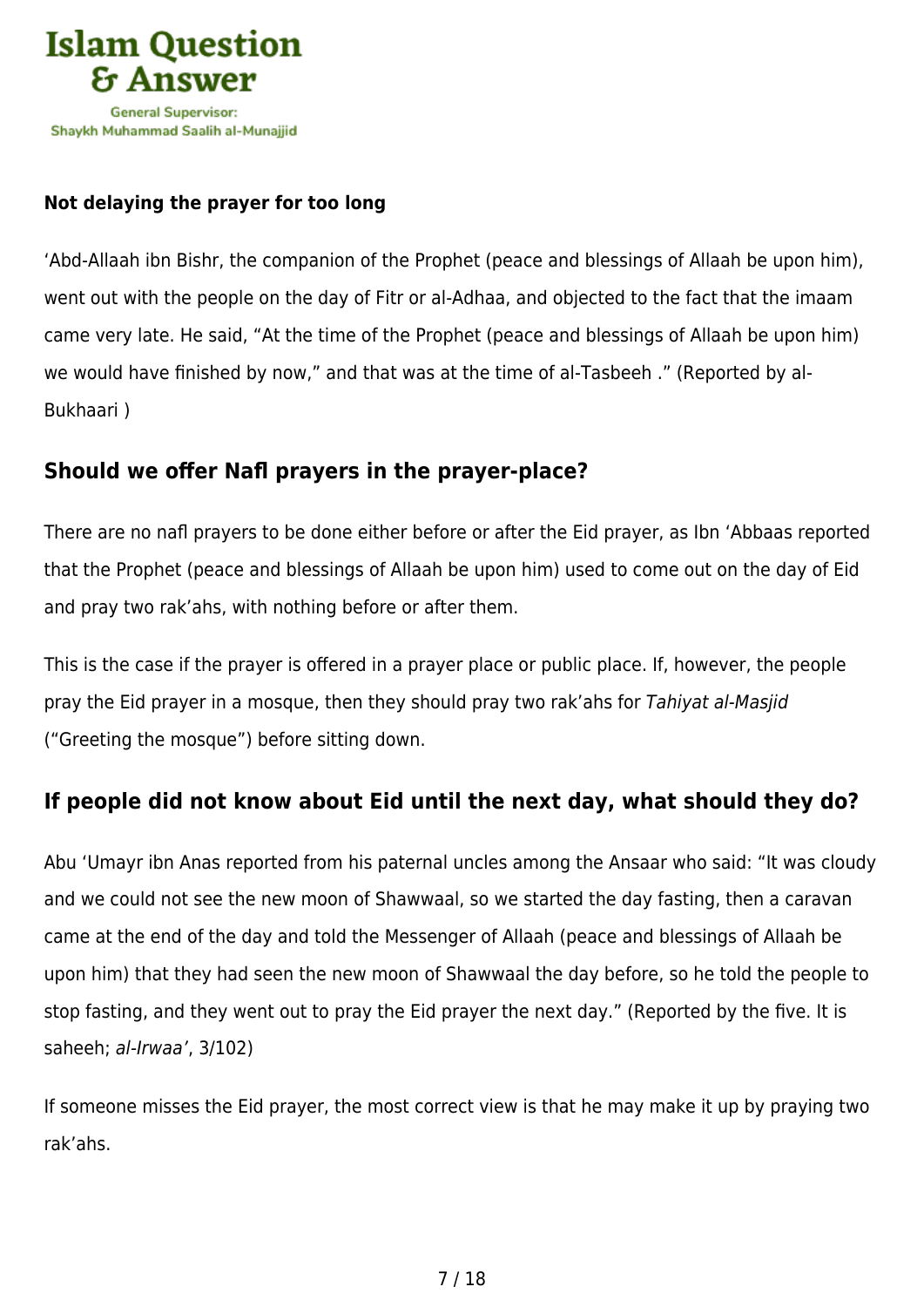

### **Can women attend Eid prayer?**

Hafsah said: "We used to [prevent prepubescent girls from attending Eid prayers.](https://islamqa.info/en/answers/26983) Then a woman came and stayed at the fort of Banu Khalaf, and told us about her sister. Her sister's husband had taken part in twelve campaigns with the Prophet (peace and blessings of Allaah be upon him) and [she said], 'my sister was with him on six of them. She said, "We used to treat the wounded and take care of the sick. My sister asked the Prophet (peace and blessings of Allaah be upon him) whether there was anything wrong with her not going out [on Eid] if she did not have a jilbaab. He said, 'Let her friend give her one of her jilbaabs so that she may witness the blessings of Eid and see the Muslims gathering.'"' When Um 'Atiyah came, I asked her, 'Did you hear the Prophet (peace and blessings of Allaah be upon him) [say this]?' She said, 'May my father be sacrificed for him' – and she never mentioned him without saying 'may my father be sacrificed for him' – 'I heard him saying that we should bring out the young girls and those who were secluded, or the young girls who were secluded, and the menstruating women, so that they could witness the blessings of Eid and see the gathering of the believers, but those who were menstruating were to keep away from the prayer-place itself." (Saheeh al-Bukhaari, 324).

The 'young girls' ('awaatig, sing. 'aatig) are girls who have reached adolescence or are close to it, or have reached the age of marriage, or are very precious to their families, or who are spared from having to do humiliating work. It appears that they used to prevent these young girls from going out because of the corruption that arose after the first generation of Islam; but the Sahaabah did not approve of that and they thought that the ruling should remain in their time as it had been during the time of the Prophet (peace and blessings of Allaah be upon him).

Where it says "My sister was with him" it seems that there is something omitted, probably "the woman said". [This is reflected in the translation above. Translator].…

"Her jilbaabs" – she should lend her some of her clothes that she does not need.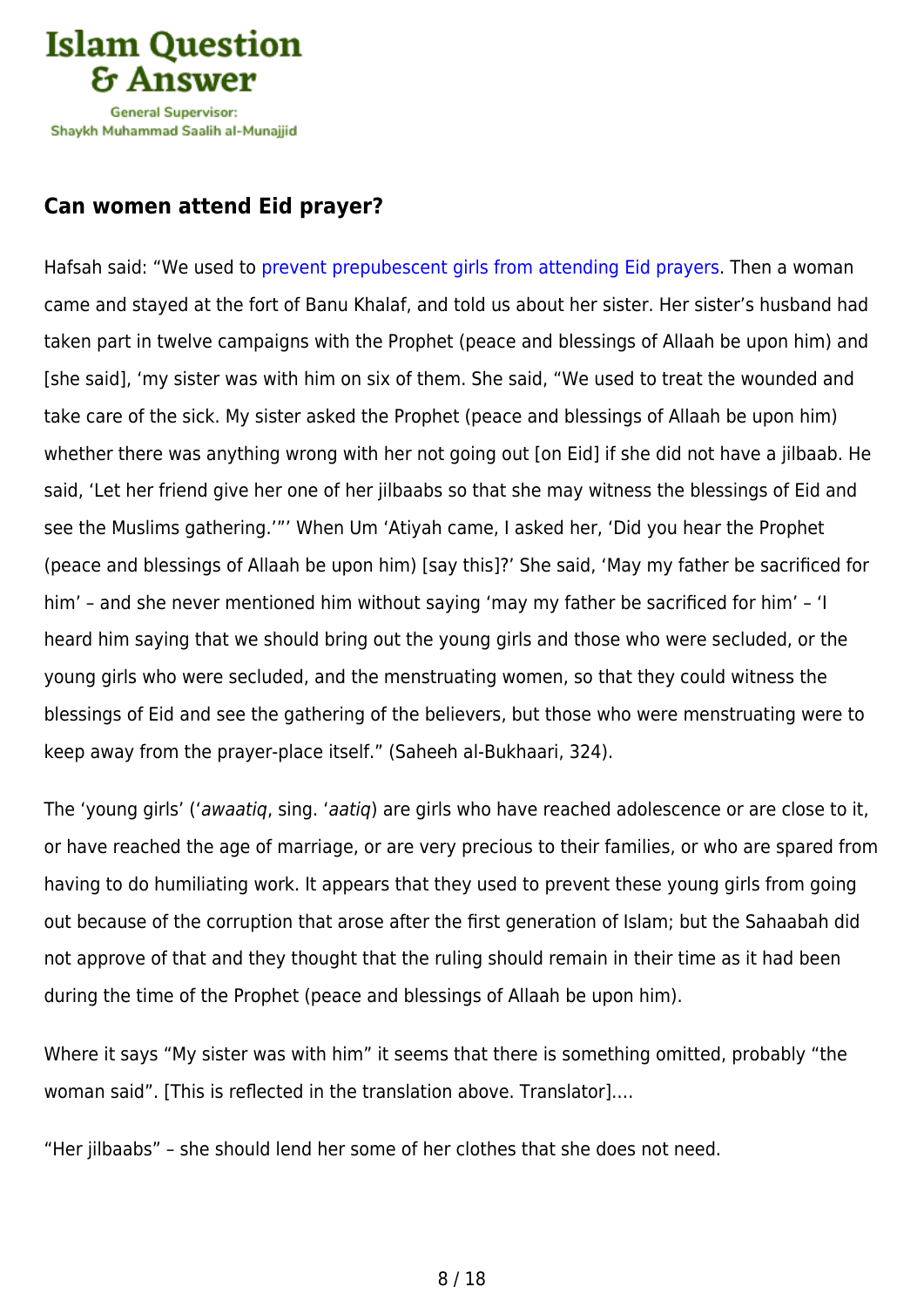

"Secluded" – they would have a curtain in the corner of the house behind which virgins would stay.

"Menstruating women" – huyyad, sing. haa'id – this may refer either to girls who have reached the age of puberty, or women who are having their period and are not taahir (pure).

"Menstruating women should avoid the prayer-place itself" – Ibn al-Munayyir said: "The reason why they should avoid the prayer-place is that if they stand with the women who are praying even though they are not praying, it may appear that they have no respect for the prayer or are careless, so it better for them to avoid that."

It was said that the reason why menstruating women should avoid the prayer-place is as a precaution, so that women will not come near men for no reason if they are not praying, or so that they will not offend others with their blood or their odour.

The hadeeth urges everyone to attend Eid prayer, and to co-operate with one another in righteousness and piety. The menstruating woman should not forsake the remembrance of Allaah or places of goodness such as gatherings for the purpose of seeking knowledge and remembering Allaah – apart from mosques. The hadeeth also indicates that women should not go out without a jilbaab.

This hadeeth tells us that it is not proper for young women and women in seclusion to go out except for a valid reason. It states that it is preferable (mustahabb) for a woman to wear a jilbaab, and that it is permissible to lend and borrow clothes. It also indicates that Eid prayer is obligatory (waajib).

Ibn Abi Shaybah also narrated that Ibn 'Umar used to take whoever he could of his household out to the Eid prayers.

The hadeeth of Umm 'Atiyah also states the reason for the ruling, which is so that women may witness the blessings of Eid, see the gathering of the Muslims, and share the blessings and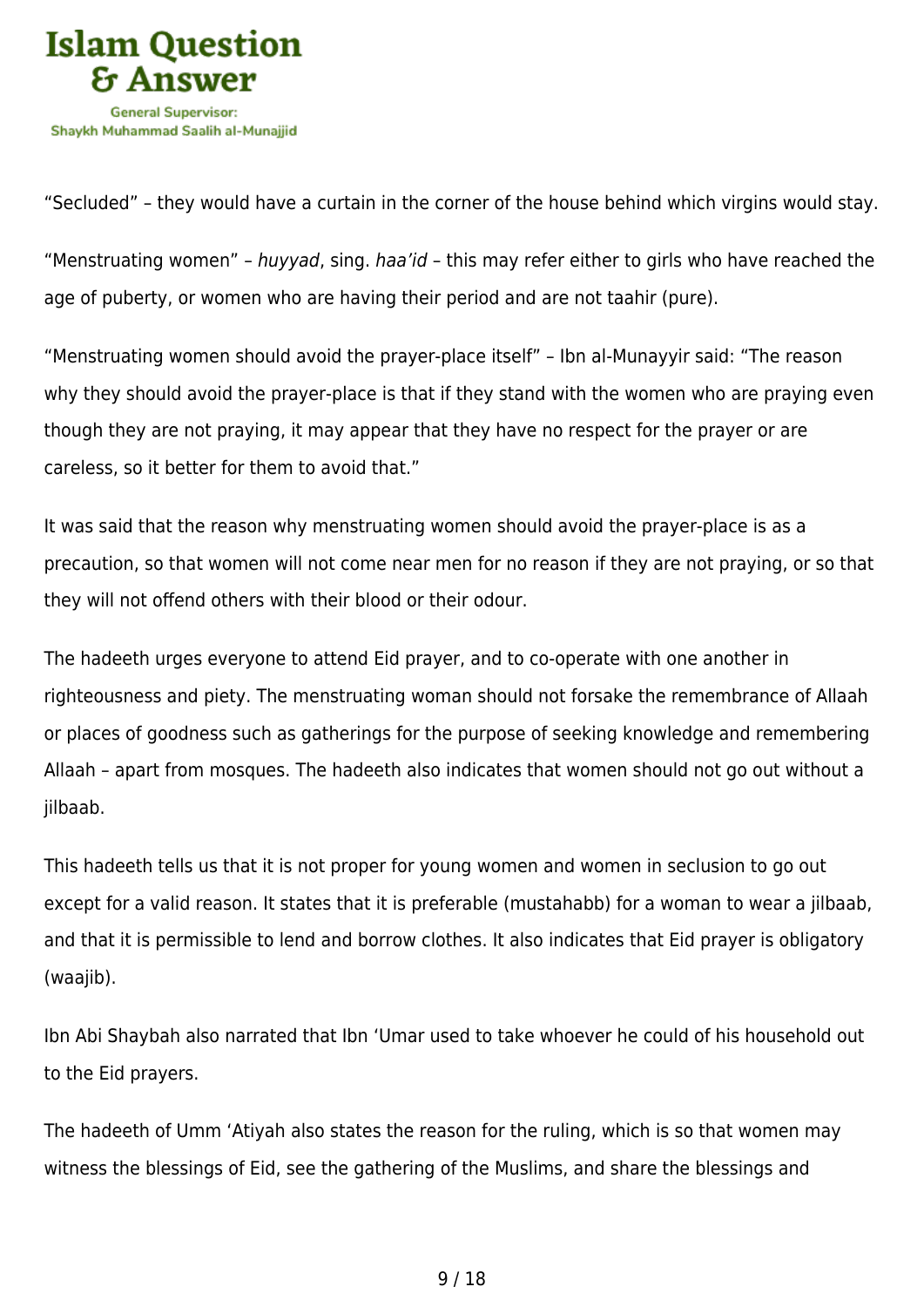

purification of this day.

Al-Tirmidhi (may Allaah have mercy on him) said in his Sunan, after quoting the hadeeth of Umm 'Atiyah: "Some of the scholars referred to this hadeeth and allowed women to go out to the Eid prayers, and some of them disliked this. It was reported that 'Abd-Allaah ibn al-Mubaarak said: 'I do not like for women to go out to Eid prayers nowadays. If a woman insists on going out, her husband should let her, if she goes out wearing her shabbiest clothes and not adorning herself. If she insists on adorning herself, then she should not go out. In this case the husband has the right to stop her from going out. It was reported that 'Aa'ishah (may Allaah be pleased with her) said: 'If the Prophet (peace and blessings of Allaah be upon him) had seen what has happened to women, he would have stopped them from going to the mosques, just as the women of Bani Israa'eel were stopped.' It was reported that Sufyaan al-Thawri did not like women to go to the Eid prayers in his day." (Al-Tirmidhi, 495).

Umm 'Atiyah gave her fatwa in the hadeeth mentioned above a while after the Prophet (peace and blessings of Allaah be upon him) had died, and it is not reported that any of the Sahaabah disagreed with this. The words of 'Aa'ishah, "If the Prophet (peace and blessings of Allaah be upon him) had seen what has happened to women, he would have stopped them from going to the mosques", do not contradict this (provided that women are meeting the Islamic conditions attached to their going out)… It is better if permission is given only to those women who are not who are not going to look at men or be looked at, whose attendence will not lead to anything undesirable and who are not going to rub shoulders with men on the street or in the mosque. (i.e., women whose going out will not cause fitnah or temptation to her or to men).

Men should check on their womenfolk when they going out for the prayer to make sure that their hijaab is complete, because they are the "shepherds" who are responsible for their "flocks". Women should go out in shabby clothes, not adorned or wearing perfume. Menstruating women should not enter the mosque or prayer-place; they can wait in the car, for example, where they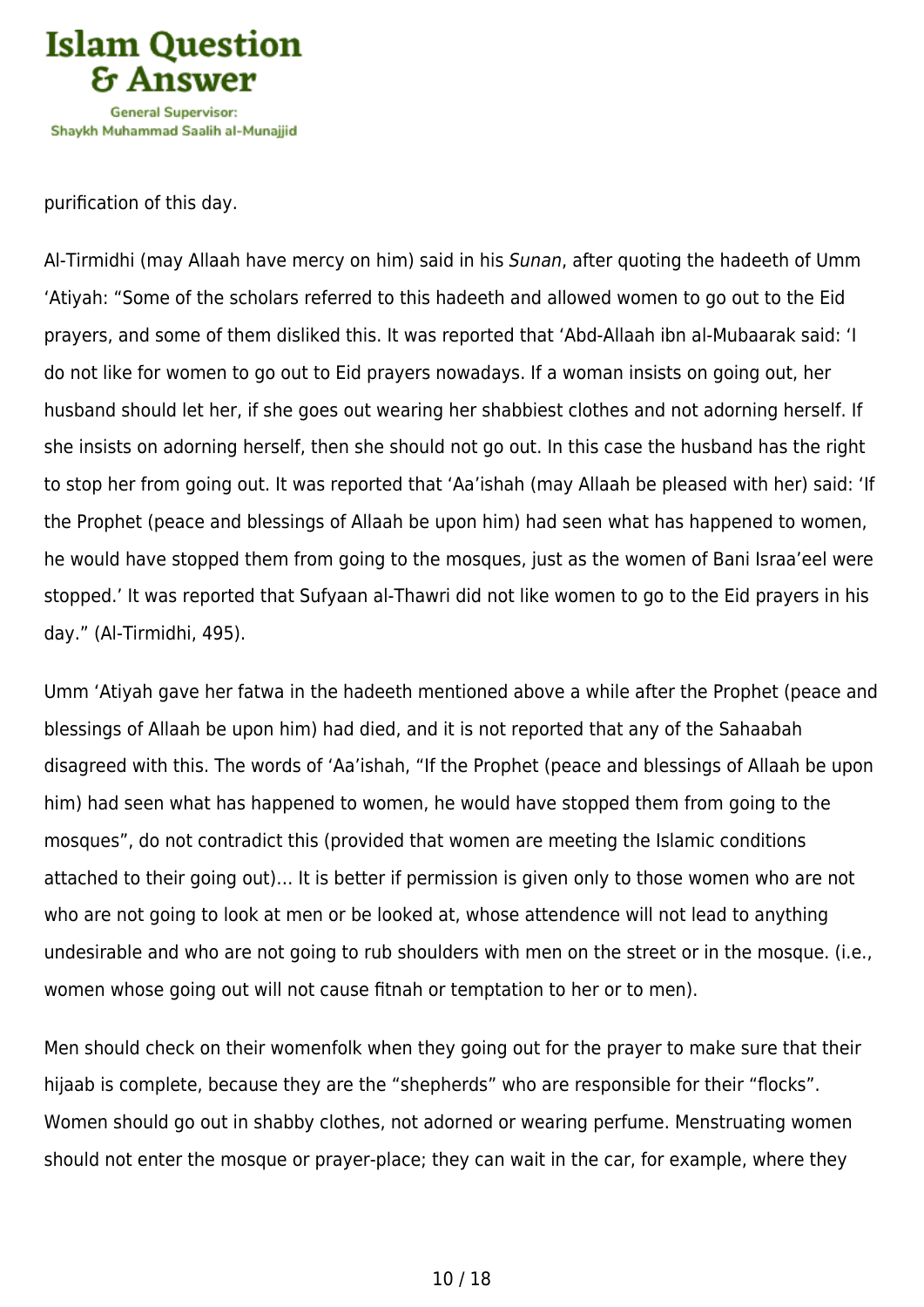

can hear the khutbah.

## **Etiquette of Eid**

#### **Ghusl (taking a bath)**

One of the [manners of Eid](https://islamqa.info/en/answers/36442) is to take a bathe before going out to the prayer. It is reported in a saheeh report in al-Muwatta' and elsewhere that 'Abd-Allaah ibn 'Umar used to take a bath on the day of al-Fitr before coming to the prayer-place. (al-Muwatta' 428)

It was reported that Sa'eed ibn Jubayr said: "Three things are sunnah on Eid: to walk (to the prayer-place)[, to take a bath](https://islamqa.info/en/answers/48988) and to eat before coming out." This is what Sa'eed ibn Jubayr said, and he may have learned this from some of the Sahaabah.

Al-Nawawi (may Allaah have mercy on him) mentioned that the scholars were agreed that it is mustahabb to take a bath before the Eid prayer.

The reason why it is mustahabb to take a bath before Friday prayer and other public gatherings also applies in the case of Eid, only more so.

#### **Eating before coming out**

One should not come out to the prayer-place on Eid al-Fitr before eating some dates, because of the hadeeth narrated by al-Bukhaari from Anas ibn Maalik who said: "The Messenger of Allaah (peace and blessings of Allaah be upon him) would not go out on the morning of Eid al-Fitr until he had eaten some dates… and he would eat an odd number." (al-Bukhaari, 953)

It is mustahabb to eat before coming out because this confirms that we are not allowed to fast on this day, and demonstrates that the fast is now over. Ibn Hajar (may Allaah have mercy on him) explained that this is to prevent people extending the fast and it also means obeying the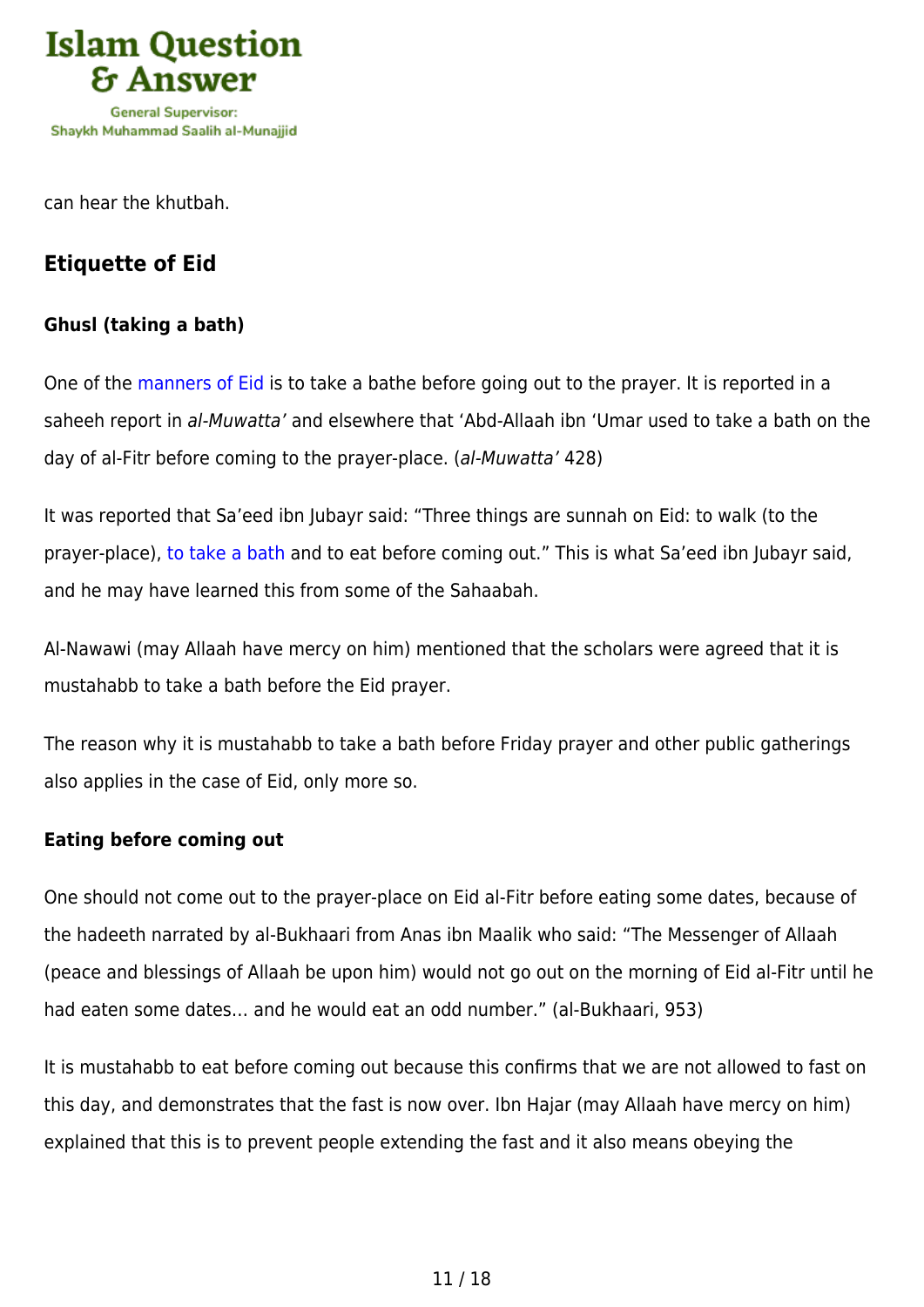

commandment of Allaah.

(Fath, 2/446). If a person does not have any dates, he can eat anything permissible for breakfast. On Eid al-Adhaa, on the other hand, it is mustahabb not to eat until after the prayer, when one should eat from the meat of one's sacrifice.

#### **Takbeer on the day of Eid**

This is one of the greatest sunnahs of this day, because of the words of Allaah (interpretation of the meaning): "… (He [Allaah] wants that you) must complete the same number (of days), and that you must magnify Allaah (say Takbeer – 'Allaahu akbar') for having guided you so that you may be grateful to Him." [al-Baqarah 2:185]

Al-Waleed ibn Muslim said: "I asked al-Oozaa'i and Maalik ibn Anas about saying Takbeer aloud on Eid. They said, 'Yes, 'Abd-Allaah ibn 'Umar used to say it aloud on the day of Fitr until the imaam came out.'"

Abu 'Abd al-Rahmaan al-Salami said: "On Eid al-Fitr they would say it louder than on Eid al-Adhaa." Wakee' said, "i.e., the takbeer." (Irwaa', 3/122).

Al-Daaraqutni and others reported that when Ibn 'Umar came out on Eid al-Fitr and Eid al-Adhaa, he would strive hard in making Takbeer until he reached the prayer-place, then he would continue making Takbeer until the imaam came.

Ibn Abi Shaybah reported with a saheeh isnaad that al-Zuhri said: "The people used to make Takbeer on Eid when they came out of their houses until they reached the prayer-place and until the imaam came out. When the imaam came out, they fell silent, until the imaam said Takbeer, then they said Takbeer." (Irwaa', 2/121).

The practice of making Takbeer from home to the prayer-place, and until the imaam comes in, was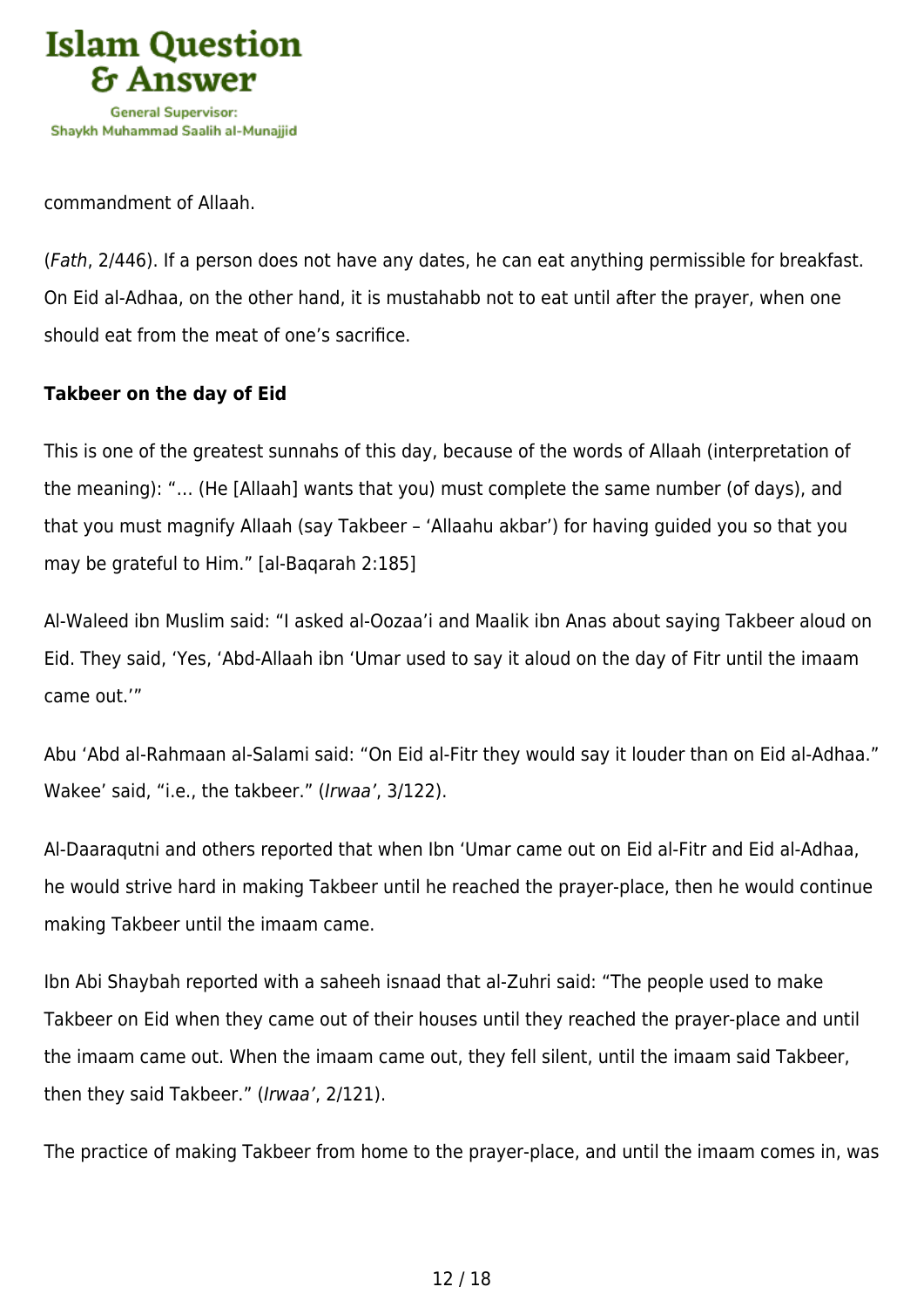

well-known among the salaf and was reported by a number of authors such as Ibn Abi Shaybah, 'Abd al-Razzaaq and al-Firyaabi in his book Ahkaam al-'Eidayn from a group of the salaf. An example of this is the report that Naafi' ibn Jubayr used to make Takbeer and wondered why people did not do so. He would say to people, "Why do you not make Takbeer?" Ibn Shihaab al-Zuhri said, "The people used to make Takbeer from the time they left their homes until the imaam came in."

The time for making Takbeer on Eid al-Fitr starts from the night of Eid until the time when the imaam comes in to lead the prayer.

#### **The wording of the Takbeer**

Ibn Abi Shaybah reported in al-Musannaf that Ibn Mas'ood (may Allaah be pleased with him) used to say Takbeer on the days of Tashreeq as follows: "Allaahu akbar, Allaahu akbar, laa ilaaha ill-Allaah, wa Allaahu akbar, Allaahu akbar wa Lillaahi'l-hamd (Allaah is Most Great… there is no god but Allaah, Allaah is Most Great, and to Allaah be praise)." Ibn Abi Shaybah reported it elsewhere with the same isnaad, but with the phrase "Allaahu akbar" repeated three times.

Al-Muhaamili also reported that Ibn Mas'ood used to say: "Allaahu akbaru kabeeran, Allaahu akbaru kabeeran, Allaahu akbar wa ajall, Allaahu akbar wa Lillaahi'l-hamd (Allaah is Most Great of All, Allaah is Most Great of all, Allaah is most Great and Most Glorious, and to Allaah be praise)." (al-Irwaa', 3/126).

#### **Congratulating one another on Eid**

People may [exchange congratulations and good greetings on Eid](https://islamqa.info/en/answers/192665), no matter what form the words take. For example they may say to one another, "Taqabbal Allaahu minnaa wa minkum (May Allaah accept [the fast and worship] from us and from you" or "Eid mubarak" and other similar permissible greetings.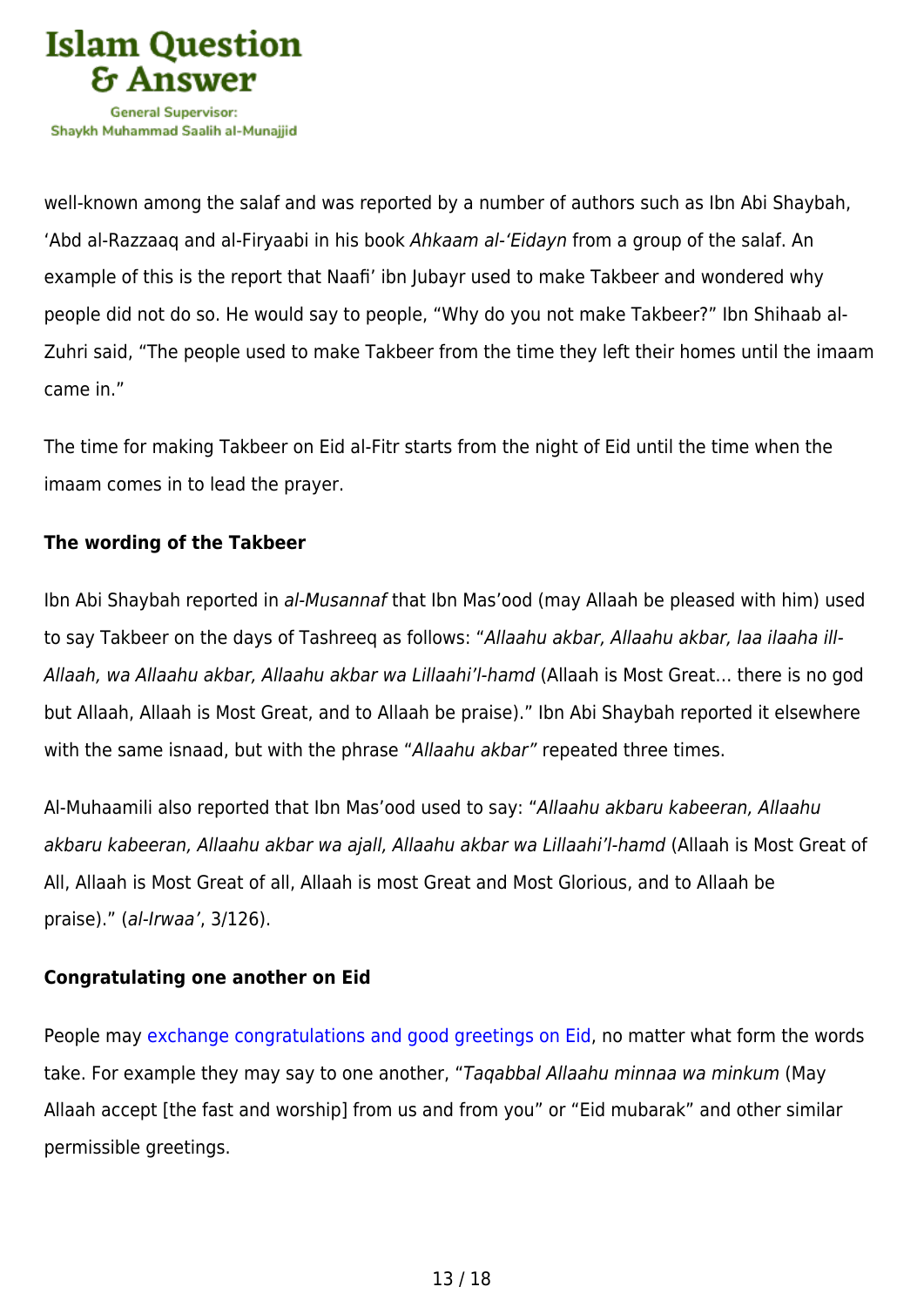

Jubayr ibn Nufayr said: "At the time of the Prophet (peace and blessings of Allaah be upon him), when people met one another on the day of Eid, they would say, 'Taqabbal Allaahu minnaa wa minka (May Allaah accept from us and from you).'" (Ibn Hajar. Its isnaad is hasan. Fath, 2/446).

The practice of exchanging greetings was well-known at the time of the Sahaabah and scholars such as Imaam Ahmad and others allowed it. There are reports which indicate that it is permissible to congratulate people on special occasions. The Sahaabah used to congratulate one another when something good happened, such as when Allaah accepted a person's repentance and so on.

There is no doubt that congratulating others in this way is one of the noblest kinds of good manners and one of the highest social qualities among Muslims.

At the very least, one can return Eid greetings when they are given to you, and remain silent if nothing is said, as Imaam Ahmad (may Allaah have mercy on him) said: "If someone congratulates me, I return the greeting, but I do not initiate it."

#### **Looking one's best for Eid**

'Abd-Allaah ibn 'Umar (may Allaah be pleased with him) said: " 'Umar picked up a jubbah (long outer garment) made of silk that was for sale in the market, brought it to the Messenger of Allaah (peace and blessings of Allaah be upon him) and said, "O Messenger of Allaah, buy this and wear it for Eid and when the delegations come." The Messenger of Allaah (peace and blessings of Allaah be upon him) said, "This is the clothing of the one who has no share of the Hereafter…" (Reported by al-Bukhaari, 948).

The Prophet (peace and blessings of Allaah be upon him) approved of 'Umar's idea of looking one's best, but he rejected and denounced the idea of buying this jubbah because it was made of silk.

Jaabir (may Allaah be pleased with him) said: "The Prophet (peace and blessings of Allaah be upon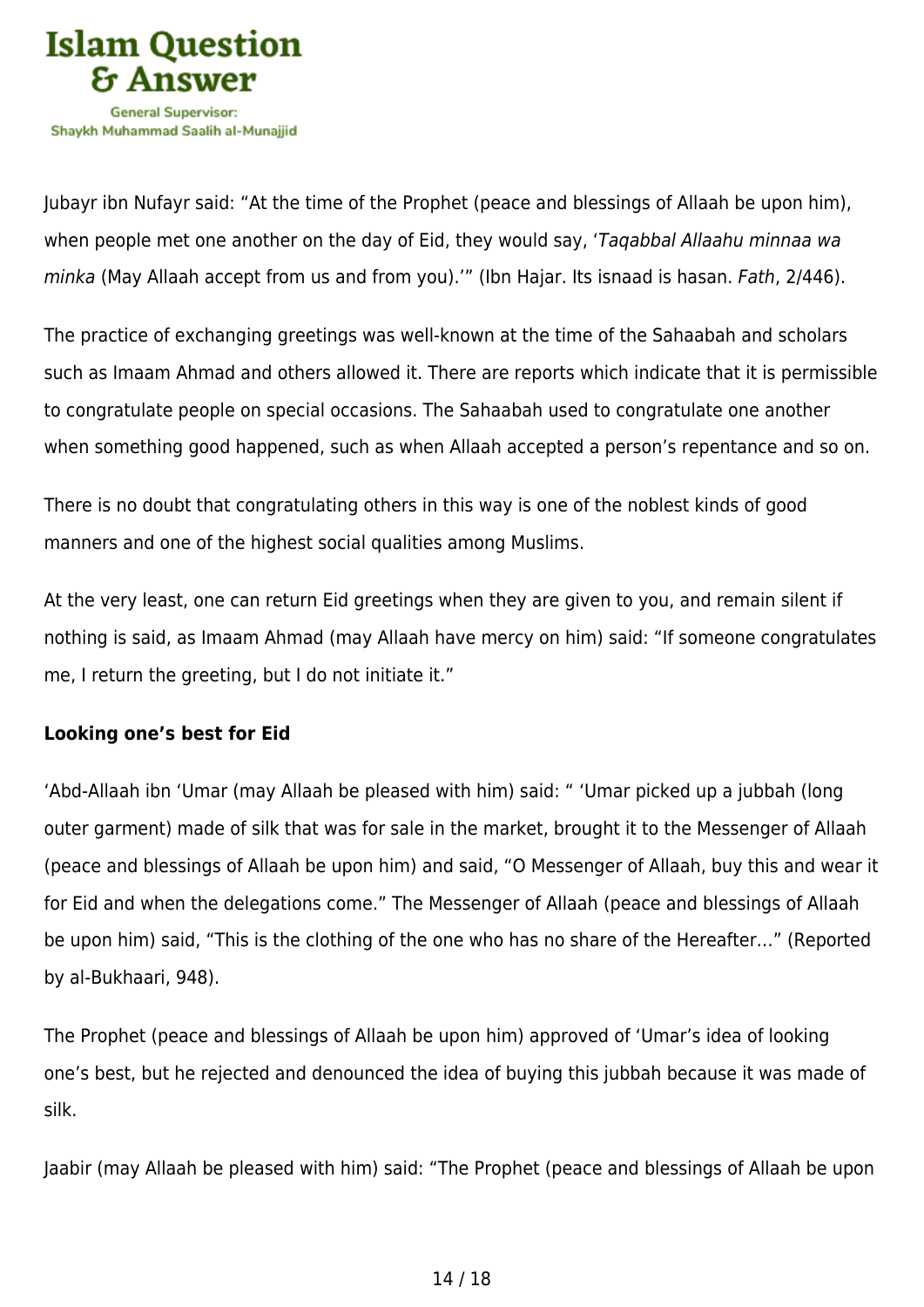

him) had a jubbah that he would wear on Eid and on Fridays." (Saheeh Ibn Khuzaymah, 1765).

Al-Bayhaqi reported that Ibn Umar used to wear his best clothes on Eid, so men should wear the best clothes they have when they go out for Eid.

Women, on the other hand, should avoid adornment when they go out for Eid, because they are prohibited from showing their adornment in front of non-mahrem men. A woman who wants to go out is forbidden to wear perfume or to show off in a tempting way in front of men, because she is only going out for the purpose of worship. Do you think that it is right for a believing woman to disobey the One Whom she is going out to worship and go against His commands by wearing attention-grabbing tight and brightly coloured clothes or by putting on perfume and so on?

#### **Ruling on listening to the Eid khutbah**

Ibn Qudaamah (may Allaah have mercy on him) said in his book al-Kaafi (p. 234):

"When the imaam has said the salaam (at the end of the prayer), he should give a khutbah in two parts, like the two Friday khutbahs, because the Prophet (peace and blessings of Allaah be upon him) did this. [\(The Eid khutbah](https://islamqa.info/en/answers/67942)) differs from the Friday khutbahs in four ways … the fourth of which is: that it is sunnah and it is not obligatory to listen to it, because it was reported that 'Abd-Allaah ibn al-Saa'ib said: "I attended Eid with the Messenger of Allaah (peace and blessings of Allaah be upon him), and when he had finished the prayer, he said: "We are going to give a khutbah, so whoever wishes to sit (and listen) to the khutbah, let him sit down, and whoever wants to leave, let him go.'"

Al-Nawawi (may Allaah have mercy on him) said in his book al-Majmoo' Sharh al-Muhadhdhab, p. 23: "It is mustahabb for people to listen to the khutbah, although the khutbah and listening to it are not essential conditions of the Eid prayer. But al-Shaafa'i said: 'If someone does not listen to the khutbah of Eid, at the time of an eclipse, when prayers for rain are offered, or during Hajj, or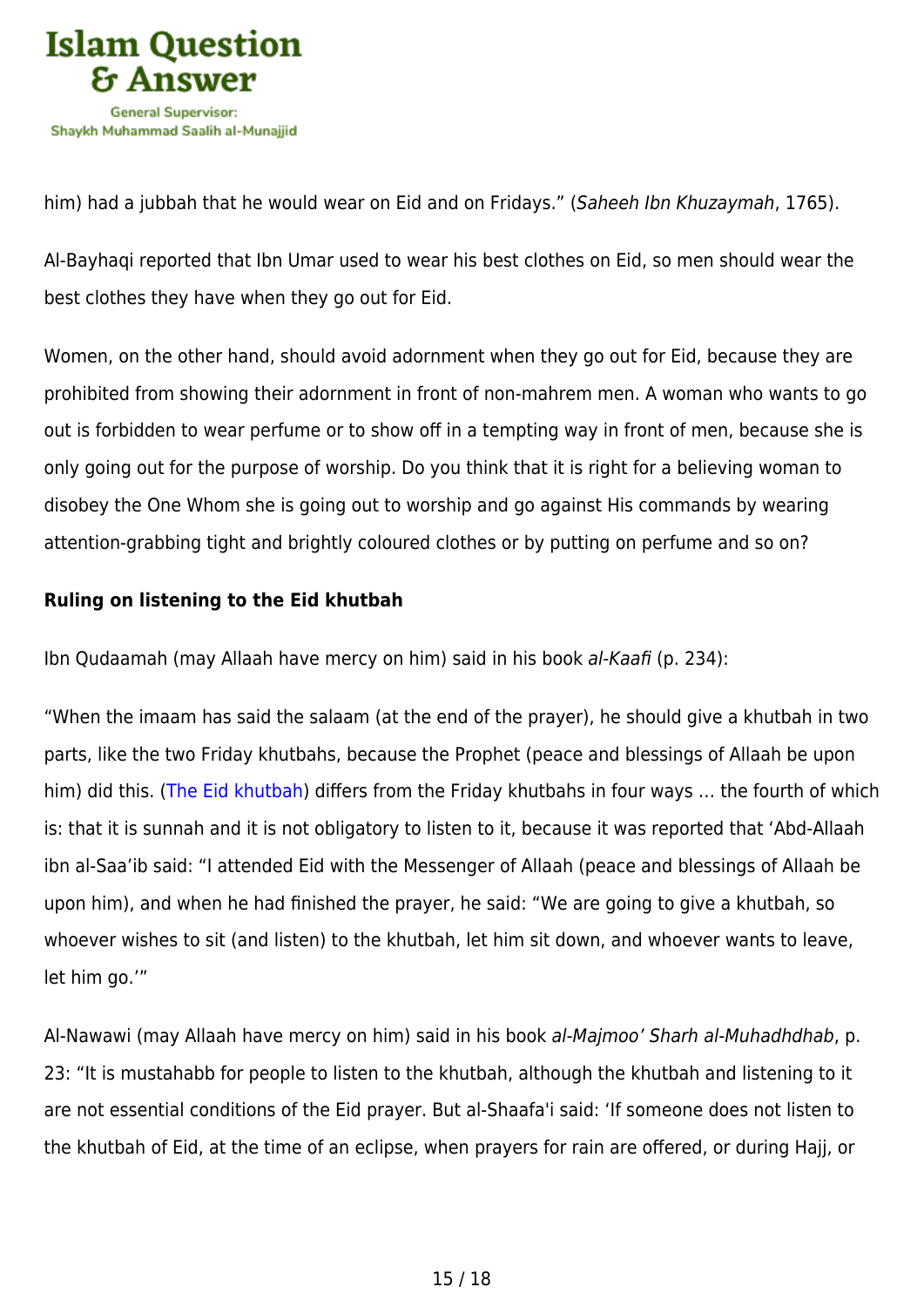

he speaks during one of these khutbahs, or leaves, I would not like this, but he does not have to repeat the prayer."

In al-Sharh al-Mumti' 'ala Zaad al-Mustanfi' by Ibn 'Uthaymeen, 5/192, it says:

"[Ibn Qudaamah's] words, 'like the two Friday khutbahs' means that he should give two khutbahs, even though there is a dispute in this matter, as we have referred to above. The Eid khutbah is subject to the same rulings as the Friday khutbah, even to the point that speaking during it is haraam, but it is not obligatory to attend, whereas attendance at the Friday khutbah is obligatory, because Allaah says (interpretation of the meaning): "O you who believe! When the call for prayer on the day of Jumu'ah (Friday) is given, come to the remembrance of Allaah [Jumu'ah khutbah and prayer], and leave off business …" [al-Jumu'ah 62:9]. Attendance at the Eid khutbahs is not obligatory, and a person is allowed to leave, but if he stays he must not talk to anyone. This is what the author is referring to when he says 'like the two Friday khutbahs'."

One of the scholars said: "It is not obligatory to listen to the Eid khutbahs, because if it was obligatory to attend and listen to them it would be haraam to leave. But as it is permissible to leave, it is not obligatory to listen."

Nevertheless, if talking disturbs those who are listening, it is haraam to talk because of this disturbance, not because of not listening. On this basis, if a person has a book with him during the imam's Eid khutbah, it is permissible for him to read it, because this does not disturb anyone. But according to the madhhab followed by this author, it is obligatory to listen to the khutbah if one is present.

#### **To go out one by one route and come back by another**

Jaabir ibn 'Abd-Allaah (may Allaah be pleased with him) reported that the Prophet (peace and blessings of Allaah be upon him) used to vary his routes on the day of Eid. (Reported by al-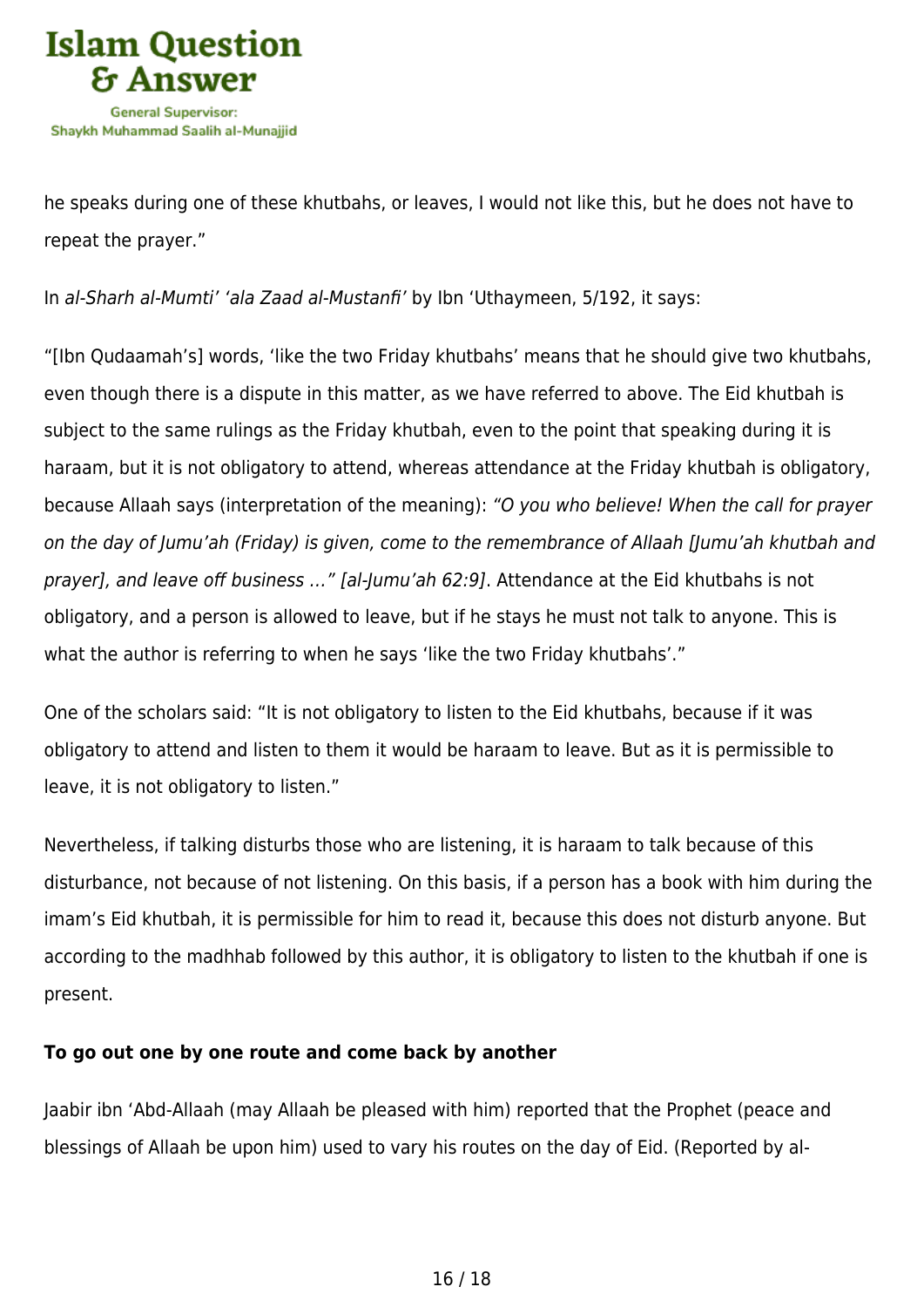

Bukhaari, 986)

It was also reported that the Prophet (peace and blessings of Allaah be upon him) used to go out walking, and he prayed without any adhaan or iqaamah, then he would come back walking by a different route. It was said that this was so that the two different routes would testify in his favour on the Day of Resurrection, because on that Day the earth will speak about everything that was done on it, good and evil. It was also said that this was done in order to demonstrate the symbols and rituals of Islam along both routes; to pronounce the remembrance of Allaah; to annoy the hypocrites and Jews and to scare them by the number of people who were with him; to meet the people's needs by giving fatwas, teaching them and setting an example for them to follow; to give charity to those in need; or to visit his relatives and uphold the ties of kinship.

### **Warning against wrongdoing**

- 1. Some people think that Islam tells us to stay up and pray on the night of Eid, quoting an unsound hadeeth which says that "whoever stays up and prays on the night of Eid, his heart will not die on the day when hearts die." This hadeeth was reported with two isnaads, one of which is da'eef (weak), and the other is very da'eef. Islam does not tell us to single out the night of Eid for staying up and praying; if, however, a person habitually stays up and prays at night (qiyaam), there is nothing wrong with him doing so on the night of Eid as well.
- 2. Mixing of men and women in some prayer-places, streets, etc. It is a pity that this happens not only in mosques but even in the most sacred of places, al-Masjid al-Haraam [in Makkah]. Many women – may Allaah guide them – go out uncovered ,wearing make-up and perfume, flaunting their adornment, when there is such serious overcrowding in the mosques – the dangers of this situation are quite obvious. So those who are in charge must organize the Eid prayers properly, by allocating separate doors and routes for women and delaying the men's departure until the women have left.
- 3. Some people get together on Eid for the purpose of singing and other forms of idle